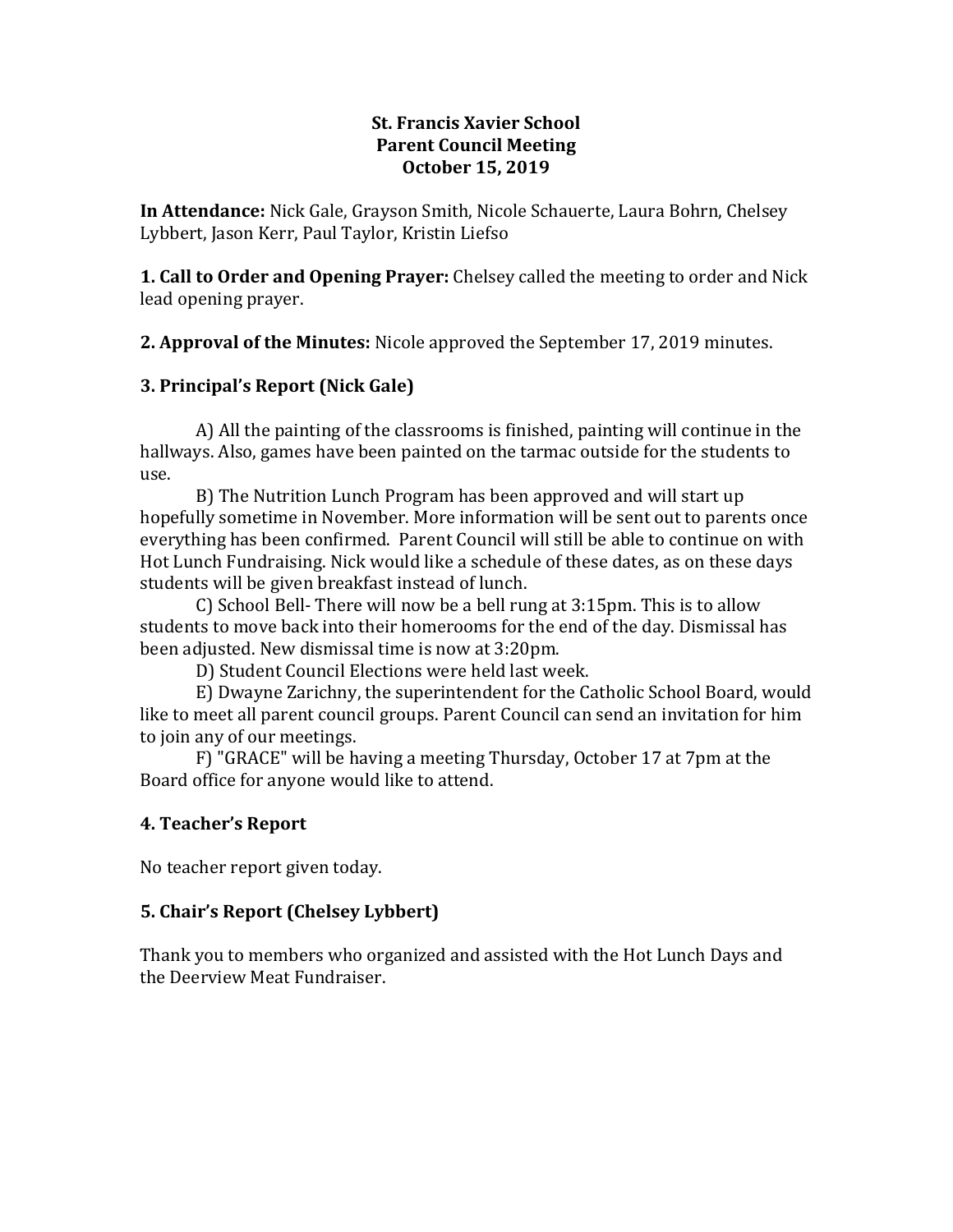### **6. Treasurer's Report (Nicole Schauerte)**

Budget and deposits were reviewed. Deerview Meat/Cheque Writing Fundraiser has brought in \$2334.40. There will still be a cheque made to Parent Council for the Mabel Labels and Papa John fundraiser. Expenses paid out this past month were for the Yearend DVD and World Teacher Day.

### **7. Classroom Rep Update**

Grayson touched base with Miss. Werre for the Grade 4/5 update. Students are currently working on Compost Education. Each student will be bringing home soil that they have composted at the end of the year. Academy students have started soccer and will be going to Paradise Valley next week for golf. Hit403 will start in November and sledge hockey will hopefully start before Christmas. Nick also stated McCoy has been great in accommodating our academy students in using their gym when we had our snowstorm.

### **8. Topics for Discussion**

### **A) Poinsettia Fundraiser**

Information will be given to students soon. Order forms will be sent home Tuesday, October 29 with a November 15 deadline. Estimated delivery will be Tuesday, December 4.

#### **B) Christmas Market**

Chelsey has talked to Mr. Block about setting up Christmas Market. Tentative date will be Wednesday, December 11, 2019. Chelsey has also touched base with Natasha Taylor at McCoy High School to have some students come over and help with the market as well. Information will be sent out to parents in the next few weeks looking for donations and for parent volunteers to help out this day.

#### **C) Christmas Dinner**

Stephanie Cram and Nichole Cunningham will be planning the Christmas dinner this year. The date for the Christmas Dinner will be Friday, December 13. A letter will be sent home to parents in November with information regarding this event.

# **D) Parent Association Meeting**

Parent Association meeting was held on September 30. Chelsey Lybbert was elected chair for this upcoming year. Ideally, two representatives are needed to attend these meetings. If any parents are interested in attending these meetings, they are very informative and the next meeting is scheduled for Oct 28  $\omega$  7pm at the board office.

Wanda Simmons is in charge International Education. She is looking for host families in Medicine Hat that would be interested in hosting an international student. Each host would receive \$750.00/month for hosting. These parents would require a criminal record and child welfare check. If any families are interested in this opportunity they can contact Wanda.